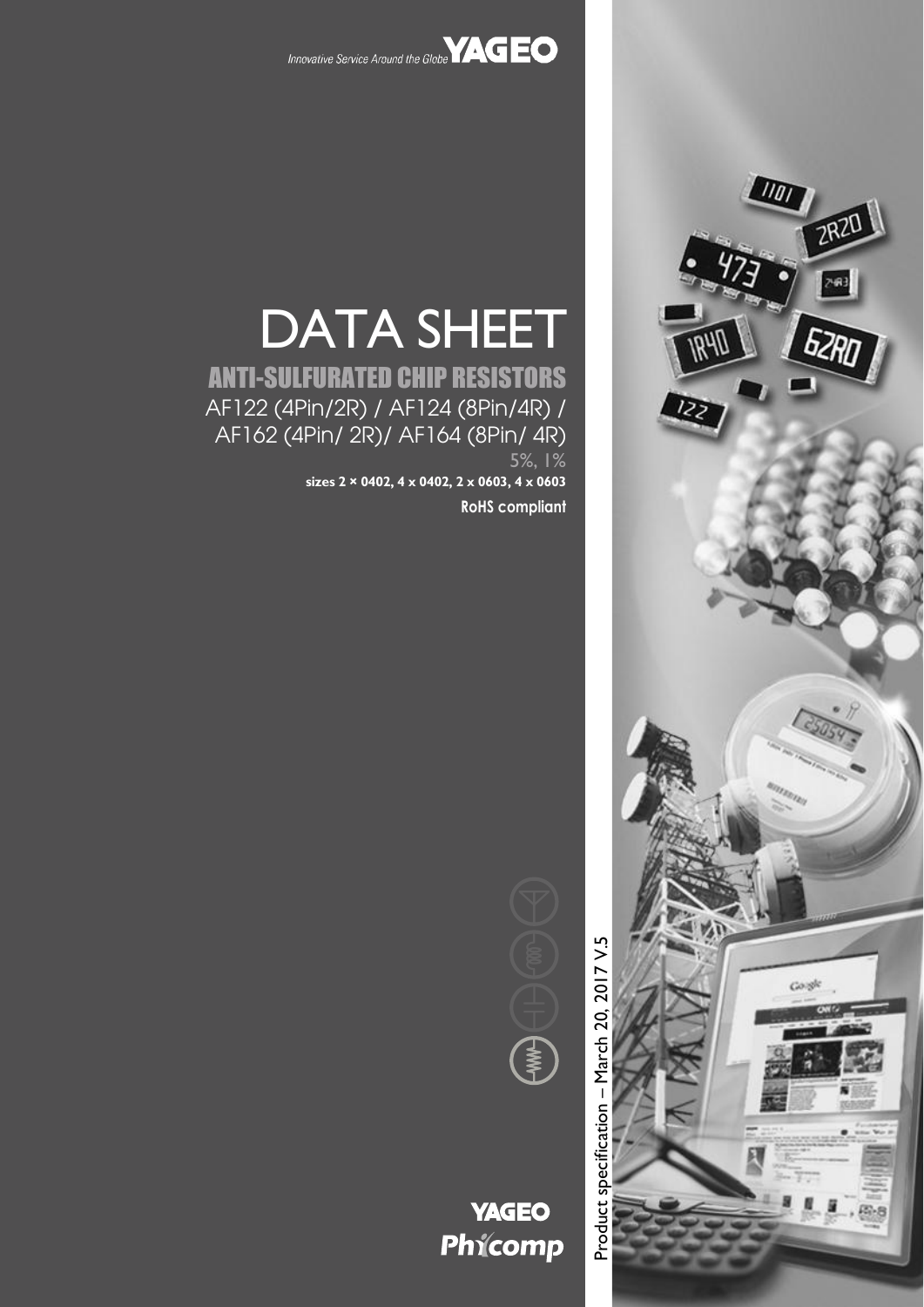Chin Resistor Surface Mount | AF | SERIES | 122/124/162/164 (RoHS Compliant)

#### SCOPE

This specification describes AF122/AF124/AF162/AF164 (convex)series chip resistor arrays with lead-free terminations made by thick film process.

#### APPLICATIONS

- Terminal for SDRAM and DDRAM
- High-end Computer & Multimedia Electronics in high sulfur environment
- Consume electronic equipments: PDAs, PNDs
- Mobile phone, telecom…

#### FEATURES

- AEC-Q200 qualified
- RoHS compliant
- Reducing environmentally hazardous wastes
- High component and equipment reliability
- Saving of PCB space
- None forbidden-materials used in products/production
- Halogen Free Epoxy
- Moisture sensitivity level: MSL 1

#### ORDERING INFORMATION - GLOBAL PART NUMBER & 12NC

Both part numbers are identified by the series, size, tolerance, packing type, temperature coefficient, taping reel and resistance value.

#### **YAGEO BRAND ordering code**

#### **GLOBAL PART NUMBER (PREFERRED)**

#### **AF XX X - X X X XX XXXX L**

|  | $(1)$ $(2)$ $(3)$ $(4)$ $(5)$ $(6)$ |  | (7) |
|--|-------------------------------------|--|-----|
|--|-------------------------------------|--|-----|

|--|--|

| $12 = 0402 \times 2 (0404)$ |
|-----------------------------|
| $12 = 0402 \times 4 (0408)$ |
| $16 = 0603 \times 2 (0606)$ |
| $16 = 0603 \times 4 (0612)$ |

#### (2) NUMBER OF RESISTORS

| esistors |
|----------|
|----------|

 $4 = 4$  resistors

#### (3) TOLERANCE

 $F = \pm 1\%$ 

 $J = \pm 5\%$  (for Jumper ordering, use code of J)

#### (4) PACKAGING TYPE

 $R =$  Paper taping reel

#### (5) TEMPERATURE COEFFICIENT OF RESISTANCE

 $-$  = Base on spec

#### (6) TAPING REEL

| $07 = 7$ inch dia. Reel  |
|--------------------------|
| $13 = 13$ inch dia. Reel |

#### (7) RESISTANCE VALUE

There are 2~4 digits indicated the resistor value. Letter R/K/M is decimal point, no need to mention the last zero after R/K/M, e.g.1K2, not 1K20.

Detailed resistance rules show in table of "Resistance rule of global part number".

| $-$ Resistance rule of global part            |                                                              | <b>ORDERING EXAMPLE</b>                                                      |
|-----------------------------------------------|--------------------------------------------------------------|------------------------------------------------------------------------------|
| number<br>Example<br>Resistance code rule     |                                                              | The ordering code of a AF122<br>convex chip resistor array, valu             |
| 0R                                            | $OR =  $ umper                                               | $1,000\Omega$ with $\pm 5\%$ tolerance,                                      |
| <b>XRXX</b><br>$(1 to 9.76 \Omega)$           | $IR = 1$ O<br>$IR5 = 1.5$ $\Omega$<br>$9R76 = 9.76$ $\Omega$ | supplied in 7-inch tape reel is:<br>AF122-JR-071KL.<br><b>NOTE</b>           |
| <b>XXRX</b><br>$(10 \text{ to } 97.6 \Omega)$ | $10R = 10 \Omega$<br>$97R6 = 97.6 \Omega$                    | 1. All our R-Chip products meet RoH!<br>compliant. "LFP" of the internal 2D  |
| <b>XXXR</b><br>$(100 \text{ to } 976 \Omega)$ | $100R = 100 \Omega$                                          | label mentions "Lead Free Process"<br>2. On customized label, "LFP" or speci |
| <b>XKXX</b><br>(1 to 9.76 KΩ)                 | $IK = 1,000 \Omega$<br>$9K76 = 9760 \Omega$                  | symbol printed and the optional "L"<br>the end of GLOBAL PART NUMBE          |
| <b>XM</b><br>$(1 M\Omega)$                    | $IM = 1,000,000$ Ω                                           |                                                                              |

#### **ORDERING EXAMPLE**

convex chip resistor array, value 1,000Ω with ±5% tolerance, supplied in 7-inch tape reel is: AF122-JR-071KL.

#### **NOTE**

- 1. All our R-Chip products meet RoHS compliant. "LFP" of the internal 2D reel label mentions "Lead Free Process"
- 2. On customized label, "LFP" or specific symbol printed and the optional "L" at the end of GLOBAL PART NUMBER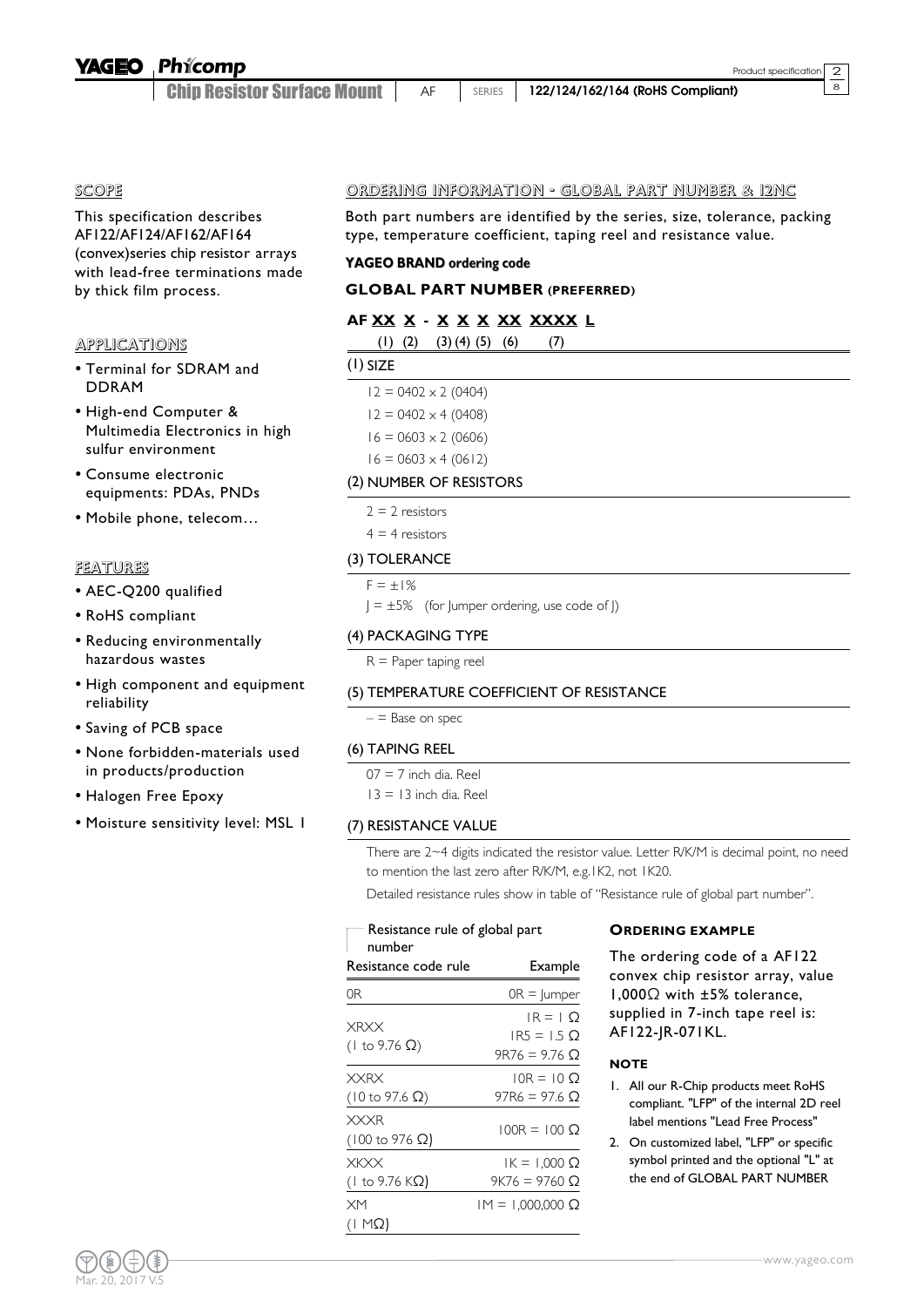| <b>YAGEO</b> Phicomp               |    |               | Product specification 3          |  |
|------------------------------------|----|---------------|----------------------------------|--|
| <b>Chip Resistor Surface Mount</b> | AF | <b>SERIES</b> | 122/124/162/164 (RoHS Compliant) |  |

#### MARKING

#### AF122



For further marking information, please refer to data sheet "Chip resistors marking".

#### **CONSTRUCTION**

The resistor is constructed on top of a high-grade ceramic body. Internal metal electrodes are added on each end to make the contacts to the thick film resistive element. The composition of the resistive element is a noble metal embedded into a glass and covered by a glass. The resistor is laser trimmed to the rated resistance value. The resistor is covered with a protective epoxy coat, finally the external terminations (matte tin on Nibarrier) are added as shown in Fig.4.

#### **OUTLINES**



#### DIMENSIONS

Mar. 20, 2017 V.5

Table 1  $\Gamma$ 

| <b>TYPE</b> | AF122               | AF124           | AF162           | AF164           |
|-------------|---------------------|-----------------|-----------------|-----------------|
| $B$ (mm)    | $0.24 + 0.10$       | $0.25 + 0.15$   | $0.35 \pm 0.10$ | $0.35 \pm 0.15$ |
| $H$ (mm)    | $0.30 + 0.10/-0.05$ | $0.45 \pm 0.05$ | $0.30 \pm 0.10$ | $0.65 + 0.05$   |
| $H_1$ (mm)  |                     | $0.30 \pm 0.05$ |                 | $0.50 \pm 0.15$ |
| $P$ (mm)    | $0.67 + 0.05$       | $0.50 \pm 0.05$ | $0.80 \pm 0.05$ | $0.80 + 0.05$   |
| $L$ (mm)    | $1.00 + 0.10$       | $2.00+0.10$     | $1.60 \pm 0.10$ | $3.20 + 0.15$   |
| $T$ (mm)    | $0.30 + 0.10$       | $0.45 + 0.10$   | $0.40 \pm 0.10$ | $0.60 + 0.10$   |
| $W_1$ (mm)  | $0.25 + 0.10$       | $0.30 + 0.15$   | $0.30 \pm 0.10$ | $0.30 + 0.15$   |
| $W_2$ (mm)  | $1.00 \pm 0.10$     | $1.00 \pm 0.10$ | $1.60 \pm 0.10$ | $1.60 \pm 0.15$ |
|             |                     |                 |                 |                 |

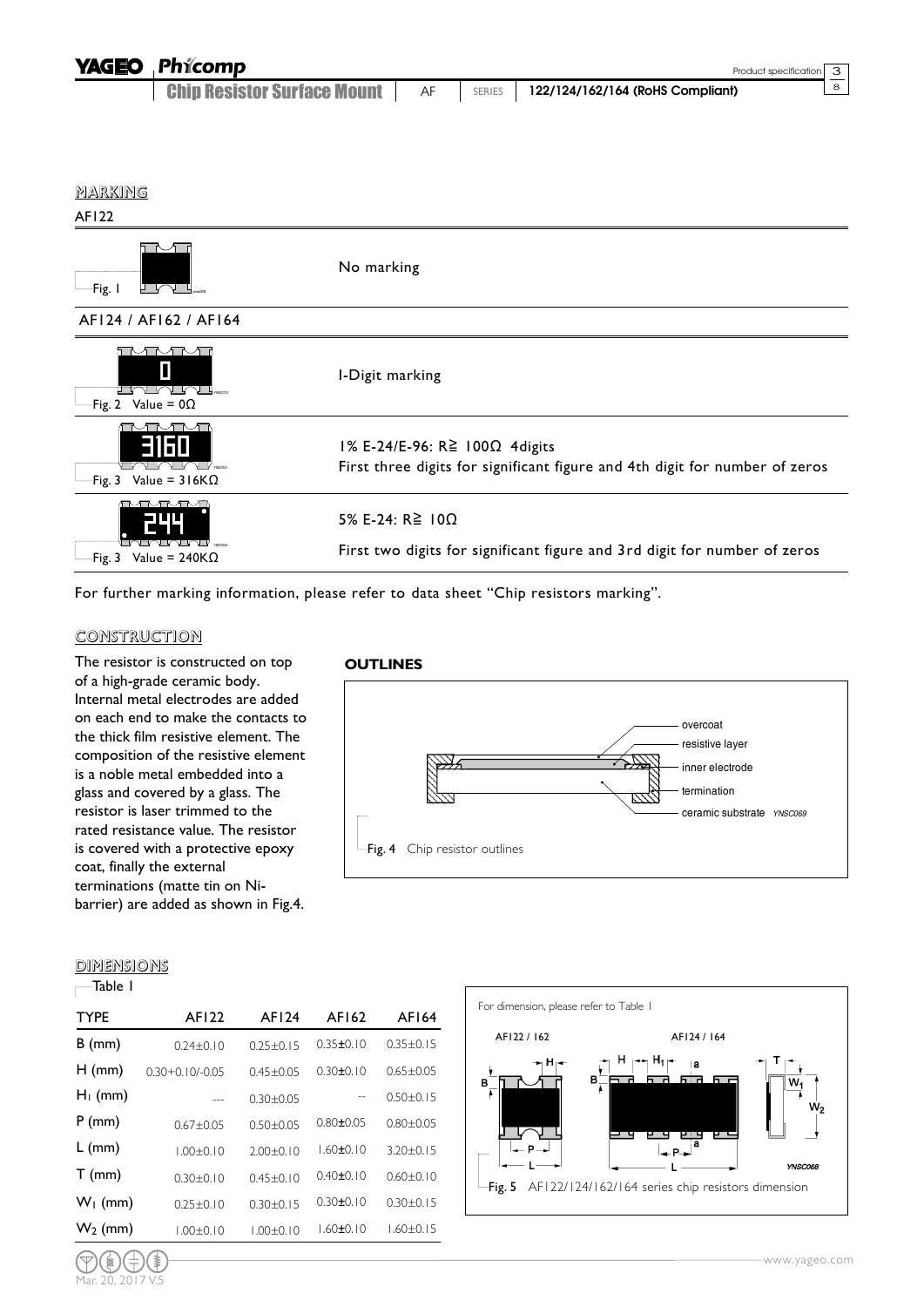#### **SCHEMATIC**

| For dimension, please refer to Fig. 5 and Table I | 3<br>4                            | 8<br>5<br>6                            |           |
|---------------------------------------------------|-----------------------------------|----------------------------------------|-----------|
|                                                   | AF122/162                         |                                        | AF124/164 |
|                                                   | R <sub>2</sub><br>IR <sub>1</sub> | $-B4$<br>·R <sub>2</sub><br>∗R3<br>∕R1 |           |
|                                                   |                                   |                                        |           |
|                                                   |                                   | 2<br>З<br>4                            |           |
| <b>Fig. 6</b> Equivalent circuit diagram          | $R1 = R2$                         | $R1 = R2 = R3 = R4$                    | YNSC078-1 |

#### ELECTRICAL CHARACTERISTICS

| Table 2                        |                                                                                                        |       |                                                                                                                        |          |                                               |                            |                                                                                                                                                              |
|--------------------------------|--------------------------------------------------------------------------------------------------------|-------|------------------------------------------------------------------------------------------------------------------------|----------|-----------------------------------------------|----------------------------|--------------------------------------------------------------------------------------------------------------------------------------------------------------|
| <b>CHARACTERISTICS</b>         |                                                                                                        | AF122 |                                                                                                                        | AF124    |                                               | AF162                      | AF164                                                                                                                                                        |
| <b>Operating Temperature</b>   | $-55$ °C to +155 °C                                                                                    |       | $-55$ °C to +155 °C                                                                                                    |          | $-55$ °C to +155 °C                           |                            | $-55$ °C to +155 °C                                                                                                                                          |
| <b>Rated Power</b>             | $1/16$ W                                                                                               |       |                                                                                                                        | $1/16$ W |                                               | 1/16W                      | 1/16W                                                                                                                                                        |
| Maximum Working Voltage        | 50 V                                                                                                   |       |                                                                                                                        | 25 V     |                                               | 50V                        | 50V                                                                                                                                                          |
| Maximum Overload Voltage       | 100V                                                                                                   |       |                                                                                                                        | 50 V     |                                               | 100V                       | 100V                                                                                                                                                         |
| Dielectric Withstanding        |                                                                                                        | 100V  |                                                                                                                        | 100V     |                                               | 100V                       | 100V                                                                                                                                                         |
| Resistance Range               | 5% (E24) $\vert$ $\Omega$ to $\vert$ M $\Omega$<br>I% (E24/E96) 10 Ω to 1 MΩ<br>Jumper < 50 m $\Omega$ |       | 5% (E24) $\vert$ $\Omega$ to $\vert$ M $\Omega$<br>$1\%$ (E24/E96) $1 \Omega$ to $1 M\Omega$<br>Jumper < 50 m $\Omega$ |          | 5% (E24) $\mid$ $\Omega$ to $\mid$ M $\Omega$ | Jumper < 50 m $\Omega$     | 5% (E24) $\vert$ $\Omega$ to $\vert$ M $\Omega$<br>I% (E24/E96) I $\Omega$ to I M $\Omega$ I% (E24/E96) I $\Omega$ to I M $\Omega$<br>Jumper < 50 m $\Omega$ |
| <b>Temperature Coefficient</b> | $\Omega \le R \le 10 \Omega$ ±250 ppm/°C<br>$10 \Omega \le R \le 1$ M $\Omega$ $\pm$ 200 ppm/°C        |       |                                                                                                                        |          |                                               | $\pm 250$ ppm/ $\degree$ C |                                                                                                                                                              |
|                                | <b>Rated Current</b>                                                                                   | 0.5A  | Rated Current                                                                                                          | 1.0A     | <b>Rated Current</b>                          | 1.0A                       | Rated Current<br>1.0A                                                                                                                                        |
| Jumper Criteria                | Maximum Current                                                                                        | 1.0 A | Maximum Current                                                                                                        | 2.0 A    | Maximum Current                               | 2.0A                       | Maximum Current 2.0A                                                                                                                                         |

#### FOOTPRINT AND SOLDERING PROFILES

For recommended footprint and soldering profiles, please refer to data sheet "Chip resistors mounting".

#### PACKING STYLE AND PACKAGING QUANTITY

|                       | $\Box$ Table 3 Packing style and packaging quantity |              |              |             |              |
|-----------------------|-----------------------------------------------------|--------------|--------------|-------------|--------------|
| <b>PACKING STYLE</b>  | <b>REEL DIMENSION</b>                               | AF122        | AF124        | AF162       | AF164        |
| Paper Taping Reel (R) | 7" (178 mm)                                         | 10,000 units | 10,000 units | 5.000 units | 5,000 units  |
|                       | 13" (330 mm)                                        | 50,000 units | 40,000 units | $---$       | 20,000 units |

#### **NOTE**

1. For paper tape and reel specification/dimensions, please refer to data sheet "Chip resistors packing".

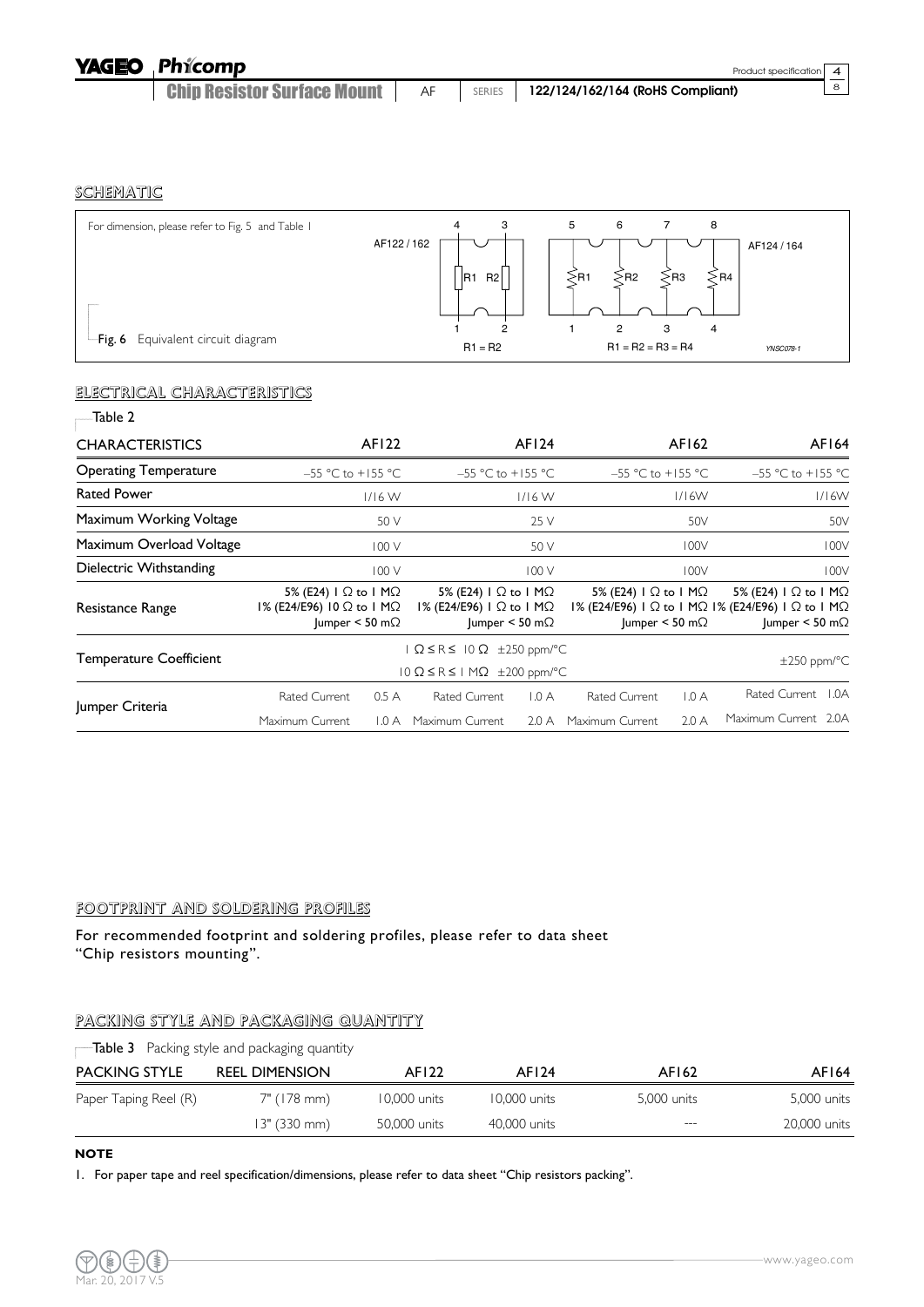#### **YAGEO** Phicomp

**Chip Resistor Surface Mount** | AF | SERIES | 122/124/162/164 (RoHS Compliant)

#### FUNCTIONAL DESCRIPTION

#### **POWER RATING**

AF122 / AF124 / AF162 / AF164 rated power at 70 °C is 1/16 W

#### **RATED VOLTAGE**

The DC or AC (rms) continuous working voltage corresponding to the rated power is determined by the following formula:

$$
V = \sqrt{(P \times R)}
$$

or max. working voltage whichever is less

Where

V=Continuous rated DC or AC (rms) working voltage (V)

P=Rated power (W)

R=Resistance value (Ω)

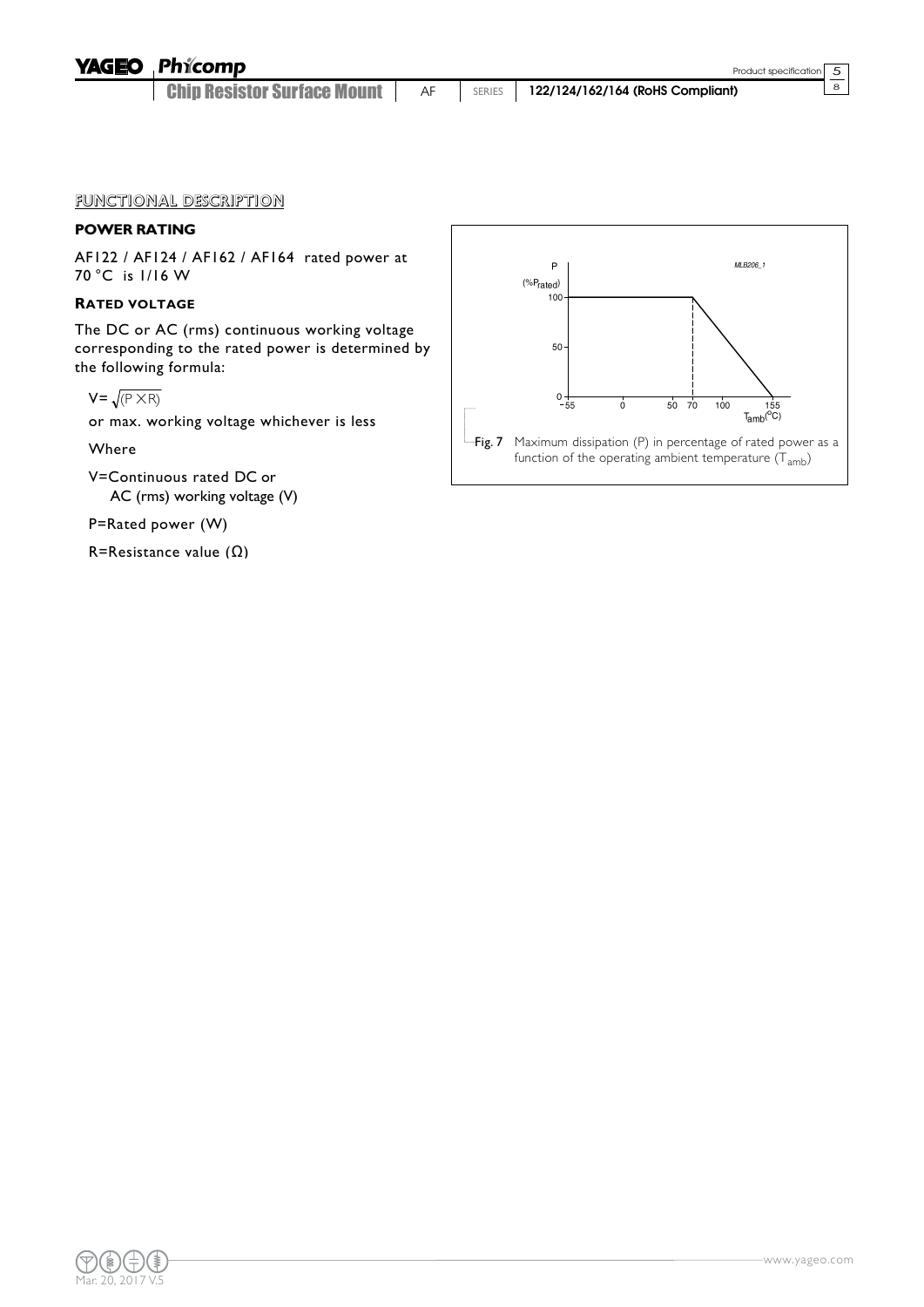**YAGEO** Phicomp

**Chip Resistor Surface Mount** AF SERIES 122/124/162/164 (RoHS Compliant)

 $rac{6}{8}$ 

### TESTS AND REQUIREMENTS

Table 4 Test condition, procedure and requirements

| <b>TEST</b>                  | <b>TEST METHOD</b>                                    | <b>PROCEDURE</b>                                                                                                                                                         | <b>REQUIREMENTS</b>                                      |
|------------------------------|-------------------------------------------------------|--------------------------------------------------------------------------------------------------------------------------------------------------------------------------|----------------------------------------------------------|
| Life/                        | MIL-STD-202-method 108                                | 1,000 hours at 70±2 °C applied RCWV                                                                                                                                      | $\pm (2\% + 0.05 \Omega)$                                |
| <b>Endurance</b>             | IEC 60115-14.25                                       | 1.5 hours on, 0.5 hour off, still air required                                                                                                                           | <100 m $\Omega$ for Jumper                               |
| High Temperature<br>Exposure | MIL-STD-202-method 108                                | 1,000 hours at maximum operating<br>temperature depending on specification,<br>unpowered                                                                                 | $\pm(1\% + 0.05 \Omega)$<br>$<$ 50 m $\Omega$ for Jumper |
|                              |                                                       | Tolerances: 155±3 °C                                                                                                                                                     |                                                          |
| Moisture<br>Resistance       | MIL-STD-202-method 106                                | Each temperature / humidity cycle is defined at<br>8 hours (method 106G), 3 cycles / 24 hours<br>for 10d with 25 °C / 65 °C 95% R.H, without<br>steps 7a & 7b, unpowered | $\pm (2\% + 0.05 \Omega)$<br><100 m $\Omega$ for Jumper  |
|                              |                                                       | Parts mounted on test-boards, without<br>condensation on parts                                                                                                           |                                                          |
|                              |                                                       | Measurement at 24±2 hours after<br>test conclusion                                                                                                                       |                                                          |
| <b>Thermal Shock</b>         | MIL-STD-202-method 107                                | $-55/+125 °C$                                                                                                                                                            | $\pm(1\% + 0.05 \Omega)$                                 |
|                              |                                                       | Note: Number of cycles required is 300.<br>Devices mounted                                                                                                               | $<$ 50 m $\Omega$ for Jumper                             |
|                              |                                                       | Maximum transfer time is 20 seconds, Dwell<br>time is 15 minutes. Air - Air                                                                                              |                                                          |
| <b>Short Time</b>            | IEC60115-14.13                                        | 2.5 times RCWV or maximum overload                                                                                                                                       | $\pm (2\% + 0.05 \Omega)$                                |
| Overload                     |                                                       | voltage whichever is less for 5 sec at room<br>temperature                                                                                                               | $<$ 50 m $\Omega$ for Jumper                             |
|                              |                                                       |                                                                                                                                                                          | No visible damage                                        |
| Board Flex/                  | IEC60115-14.33<br>Device mounted on PCB test board as |                                                                                                                                                                          | $\pm(1\% + 0.05 \Omega)$                                 |
| <b>Bending</b>               |                                                       | described, only I board bending required                                                                                                                                 | $<$ 50 m $\Omega$ for Jumper                             |
|                              |                                                       | 3 mm bending                                                                                                                                                             | No visible damage                                        |
|                              |                                                       | Bending time: 60±5 seconds<br>Ohmic value checked during bending                                                                                                         |                                                          |
|                              |                                                       |                                                                                                                                                                          |                                                          |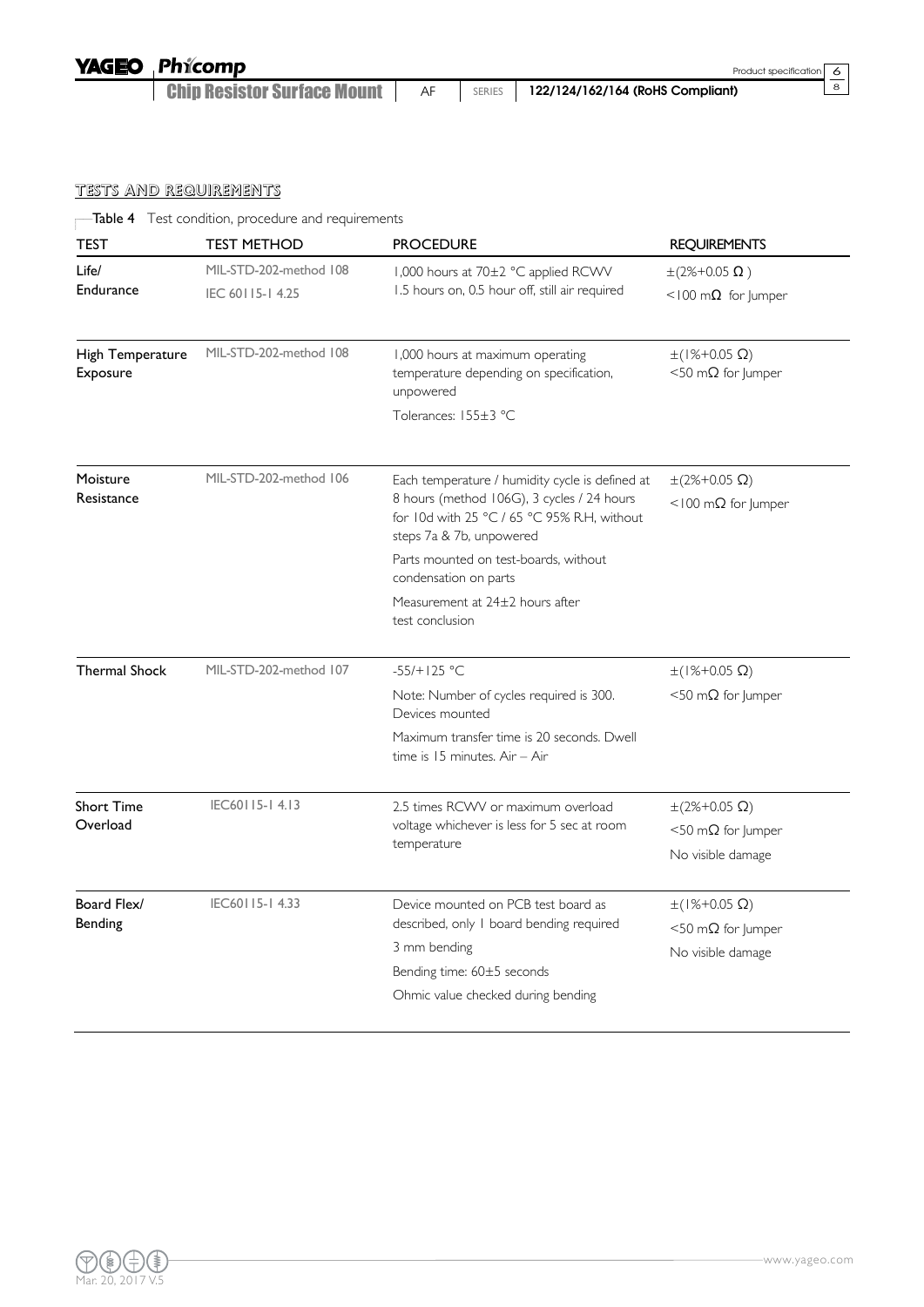**YAGEO** Phicomp

**Chip Resistor Surface Mount** AF SERIES 122/124/162/164 (RoHS Compliant)

 $\frac{7}{8}$ 

| <b>TEST</b>                       | <b>TEST METHOD</b>     | <b>PROCEDURE</b>                                                    | <b>REQUIREMENTS</b>                             |
|-----------------------------------|------------------------|---------------------------------------------------------------------|-------------------------------------------------|
| Solderability                     |                        |                                                                     |                                                 |
| - Wetting                         | J-STD-002 test B       | Electrical Test not required                                        | Well tinned (≥95% covered)<br>No visible damage |
|                                   |                        | Magnification 50X                                                   |                                                 |
|                                   |                        | SMD conditions:                                                     |                                                 |
|                                   |                        | 1 <sup>st</sup> step: method B, aging 4 hours at 155 °C<br>dry heat |                                                 |
|                                   |                        | $2nd$ step: leadfree solder bath at 245 $\pm$ 3 °C                  |                                                 |
|                                   |                        | Dipping time: $3\pm0.5$ seconds                                     |                                                 |
|                                   |                        |                                                                     |                                                 |
| - Leaching                        | J-STD-002 test D       | Leadfree solder, 260 °C, 30 seconds<br>immersion time               | No visible damage                               |
| - Resistance to<br>Soldering Heat | IEC 60115-14.18        | Condition B, no pre-heat of samples                                 | $\pm(1\% + 0.05\Omega)$                         |
|                                   | MIL-STD-202 Method 215 | Leadfree solder, 260 °C, 10 seconds<br>immersion time               | $<$ 50 m $\Omega$ for Jumper                    |
|                                   |                        |                                                                     | No visible damage                               |
|                                   |                        | Procedure 2 for SMD: devices fluxed and<br>cleaned with isopropanol |                                                 |
| <b>FOS</b>                        | ASTM-B-809-95*         | Sulfur 750 hours, 105°C, unpowered                                  | $\pm$ (4.0%+0.05 $\Omega$ )                     |
|                                   | *Modified              |                                                                     | <100m $\Omega$ for Jumper                       |